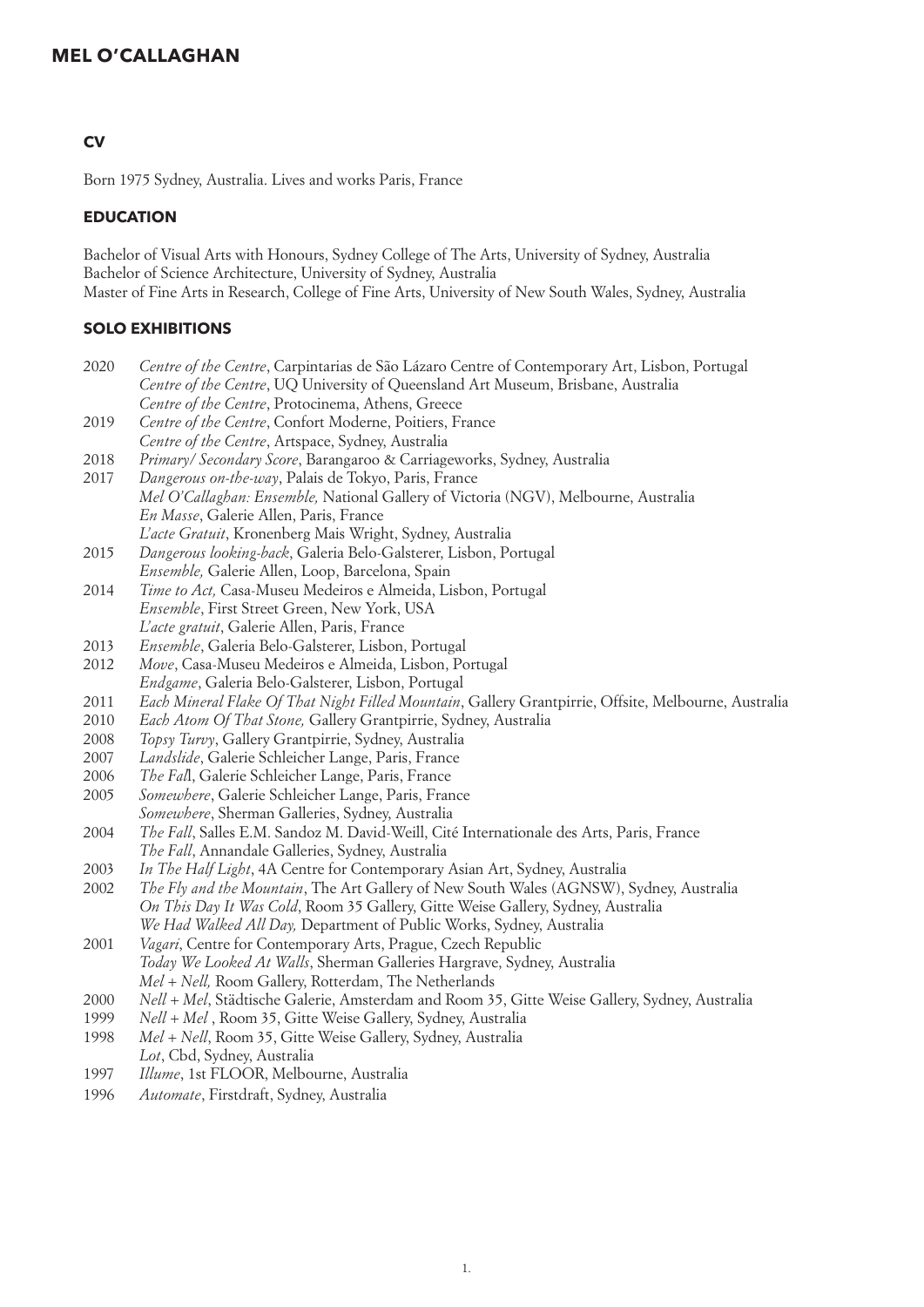# **SELECTED GROUP EXPOSITIONS**

| 2019 | What Lies Within: Centre of the Centre, Museum of Contemporary Art and Design (MCAD), Manila, Philippines     |
|------|---------------------------------------------------------------------------------------------------------------|
|      | Some of Us, Kunstwerk Carlshutte, Budelsdorf, Germany                                                         |
|      | Yo-Chang Art Museum, National Taiwan University of Arts                                                       |
| 2018 | Museo D'Art Contemporanea Di Roma (MACRO), Rome, Italy                                                        |
|      | Vertiges, Lab-Labanque, Béthune, France                                                                       |
|      | International Film Festival Rotterdam, The Netherlands                                                        |
|      | Kronenberg Wright, Sydney, Australia                                                                          |
|      | ARCO Lisboa, Lisbon, Portugal                                                                                 |
| 2017 | Lock/Route, Gillman Barracks, Singapore                                                                       |
|      | L'Eternité par les astres, Centre d'art Contemporain Les Tanneries, Amilly, France                            |
|      | Prix Meurice pour l'art contemporain, Hôtel Meurice, Paris, France                                            |
|      | Galerie Allen, Arco Madrid, Spain                                                                             |
|      | Kronenberg Wright, Sydney Contemporary, Australia                                                             |
| 2016 | L'art de la révolte (The Art of Revolt), Musée National d'Art Moderne/Centre Pompidou, Paris et Malaga, Spain |
|      |                                                                                                               |
|      | Museum as Performance, Museu de Serralves, Porto, Portugal                                                    |
|      | Nuit Blanche, Place Dauphine, Paris, France                                                                   |
|      | Do Disturb, Palais de Tokyo, Paris, France                                                                    |
|      | l'ai Rêvé Le Goût De La Brique Pilée, La Borne : Centre céramique contemporaine, Henrichemont, France         |
| 2015 | Demain dans la bataille pense à moi, IAC Institut d'art contemporain, Villeurbanne, France                    |
|      | Nature/ Revelation, The Ian Potter Museum, Melbourne, Australia                                               |
|      | The Place of Disquiet, Third edition of A3bandas, F2 Galeria, Madrid, Spain                                   |
|      | Les Drapeaux, Maison des Arts, Malakoff, Paris, France                                                        |
|      | Artissima Art Fair, Galerie Allen, Turin, Italy                                                               |
| 2014 | 19th Biennale of Sydney: You Imagine What You Desire, Australia                                               |
|      | Festival Encontros da Imagem: Love Will Tear Us Apart, Lisbon, Portugal                                       |
|      | Arcadian Reverie, White Night, Melbourne, Australia,                                                          |
|      | Sinonimos de Perfume, Galeria 102-100, Castelo Branco, Portugal                                               |
|      | Paperworks, Belo-Galsterer Galeria, Lisbon, Portugal                                                          |
| 2013 | Natura, Museu Nogueira da Silva, Braga, Portugal                                                              |
|      | Desire Lines, ACCA Australian Centre for Contemporary Art, Melbourne, Australia                               |
|      | The Disorder of the Present Is the Order of the Future, Galeria Belo-Galsterer, Lisbon, Portugal              |
| 2012 | Livret IV, Musée d'Art Contemporain de Rochechouart, France                                                   |
| 2011 | The Rehearsal of Repetition, Gallery Grantpirrie, Sydney Australia                                            |
|      | Motion/Pictures, Gallery A.S., Paramount Pictures, Sydney, Australia                                          |
|      | Event: New Moving Image Works, Artspace, Sydney, Australia                                                    |
| 2010 | Dying in Spite of the Miraculous, Gurtrude Contemporary Art Space, Melbourne, Australia                       |
|      | La Main Numérique, National Taiwan Museum of Fine Arts, Taipei, Taiwan                                        |
|      | La Main Numérique, Maison d'art Bernard Anthonioz, (FNAGP), Paris, France                                     |
| 2009 | Event: New Moving Image Works, Artspace, Sydney, Australia                                                    |
| 2008 | Fantasmata, Museo Ar/ge Kunst, Bolzano, Italy                                                                 |
|      | Le Main Numérique, École Supérieure d'Art de l'Agglomération d'Annecy, France                                 |
| 2007 | Hamsterwheel, Le Printemps de Septembre, Toulouse & Centre d'Art Santa Mònica (CASM), Barcelona, Spain        |
|      | Vergäleibhaftig, Kunstverein Konstanz & Kunstmuseum Ravensburg, Germany                                       |
|      | Vergänglichkeit, Galerie Schleicher Lange, Paris, France                                                      |
|      | Phases Of The Moon, Châtillon-sur-Marne, France                                                               |
|      | Sommerfrische Sehnsucht Nach Dem Paradies, Kunst:raum Sylt Quelle, Germany                                    |
| 2006 | Videoformes, Prix de la Création Vidéo, Clermont Ferrand, France                                              |
| 2005 | National Sculpture Prize, National Gallery of Australia (NGA)                                                 |
|      | Videobrasil 05 15°, Festival de Arte Contemporânea Sesc Videobrasil, São Paulo, Brazil                        |
|      | Impakt 16th Impakt Festival, Utrecht, The Netherlands                                                         |
|      | Edinburgh International Film Festival, 59th Edinburgh International Film Festival, UK                         |
| 2004 | Site (Unseen), Sherman Galleries, Sydney, Australia                                                           |
|      | A Cut Across, Plymsoll Gallery, University of Tasmania, Australia                                             |
|      | That Was Now, This is Then, Gitte Weise Gallery, Sydney, Australia                                            |
| 2003 | Printroom, Witte de With, Centre for Contemporary Art, Rotterdam, The Netherlands                             |
|      | Printroom, Gurtrude Centre for Contemporary Art, Melbourne, Australia                                         |
|      | Helen Lempriere Travelling Art Award, Artspace, Sydney, Australia                                             |
|      |                                                                                                               |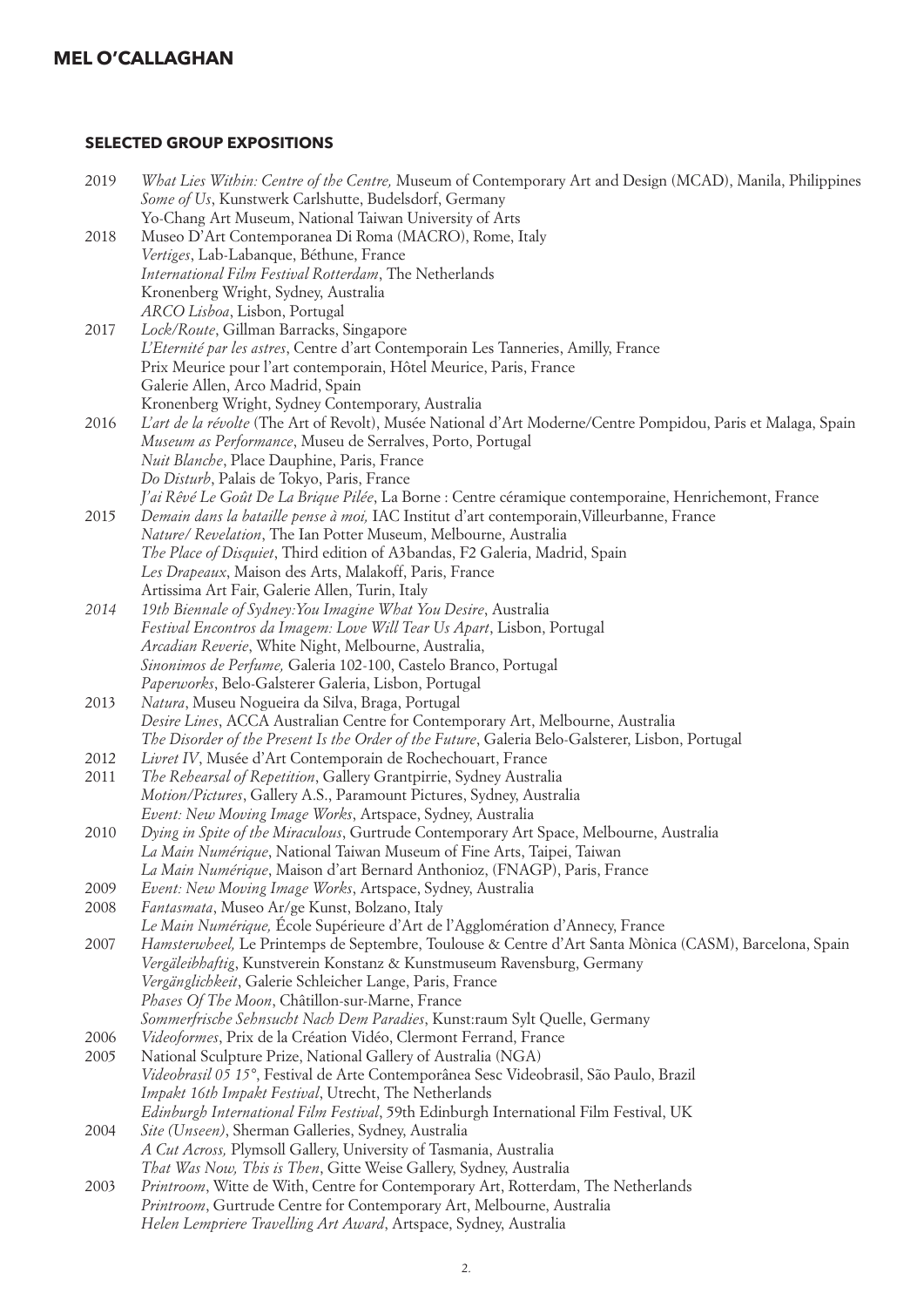#### **PRIZES, GRANTS AND RESIDENCIES**

- 2019 Aide de Projet, Fondation National des Arts Graphiques et Plastiques (FNAGP)
- 2018 Australia Council For The Arts, Project Grant, Centre of the Centre
- 2017 Finalist, Prix Meurice pour l'art contemporain, France Atelier, Nogent-sur-Marne, France - Fondation National des Arts Graphiques et Plastiques (FNAGP) Cité Internationale des Arts, Artist Residency, Paris, France Finalist, ACMI / Ian Potter Moving Image Commission Australia Council For The Arts, Project Grant, Centre of the Centre
- 2016 Cité Internationale des Arts, Artist Residency, Paris, France Australia Council For The Arts, Project Grant, Palais de Tokyo
- 2015 Recipient, Prix SAM pour l'Art Contemporain, France
- 2014 Nominated for the Bernd Lohaus Prize, Belgium Finalist, Kaldor Public Art Projects, Sydney, Australia
- Australia Council for the Arts, Research and Development for new video piece in Borneo, Malaysia
- 2013 Australia Council For The Arts, New Work Recipient for 19th Biennale of Sydney
- 2012 Australia Council For The Arts, New Work Recipient, Established Artist Category
- 2011 Cité Internationale des Arts, Artist Residency, Paris, France
- 2007 Cité Internationale des Arts, Artist Residency, Paris, France
- 2006 Australia Council For The Arts, New Work Recipient, Established Artist Category
- 2005 Cité Internationale des Arts, Artist Residency, Paris, France National Sculpture Prize, Finalist, NGA National Gallery of Australia, Australia Australian Film Commission, Australia
- 2004 Cité Internationale des Arts, Art Gallery of New South Wales Artist Residency, Paris, France
- 2001 Centre For Contemporary Arts, Artist Residency, Prague, Czech Republic Finalist, Helen Lempriere Travelling Art Award, Artspace, Sydney, Australia University of Sydney, Dean's Honours List, Sydney, Australia

#### **PUBLIC COMMISSIONS**

- 2018 Sydney Contemporary Commission, Carriageworks and Barangaroo, Sydney, Australia
- 2015 The Australian Embassy, Paris, France
- 2007 Attorney General's Department., The Justice Precinct, Sydney, Australia

## **PUBLIC COLLECTIONS**

 FRAC Bretagne / Fonds régional d'art contemporain Bretagne, France National Gallery of Victoria (NGV), Australia Woods Hole Oceanographic Institute (WHOI), USA Musée National d'Art Moderne/Centre Pompidou, Paris, France Monash University Museum of Modern Art (MUMA), Australia Artbank, Australia Australian Government Attorney-General's Department, Australia

## **BIBLIOGRAPHY**

- 2018 Marie Chenel, *Mel O'Callaghan*, Artpress 2: Vertiges, Septembre 2018 p. 20-21
- 2017 *Mel O'Callaghan*, Artist Monograph, Palais de Tokyo, Sam Art Projects : Paris Mara Hoberman, "Mel O'Callaghan - Galerie Allen / Palais de Tokyo", *Artforum*, May Issue, 2017, p. 345 Greta Völler, "Mel O'Callaghan", *NGV Magazine*, Nov/Dec 2017,Issue # 7 Melissa Loughnan, ed., *Australiana to Zeitgeist* (Thames & Hudson Australia, 2017), p. 21, 26 & 27 Isabelle Bernini, "Mel O'Callaghan, Dangerous on-the-way", *Artpress*, April 2017 Valérie Duponchelle, "Les expositions à ne pas rater à Paris en 2017", *Le Figaro*, January 2017, p.105 - 110 "Palais de Tokyo : Mel O'Callaghan, Dangerous on-the-way", *La Gazette du Druout*, April 2017, p. 215 Alice Cavanagh, "Outside Herself, Mel O'Callaghan", *W Magazine, The Australian*, March 2017, p. 29-30 Sabine Rittner, "Trance, Ecstasy And Altered States Of Consciousness", in *Mel O'Callaghan,* Artist Monograph Mel O'Callaghan, Dangerous on-the-way, *Slash Paris*, March 2017 Marie-Elisabeth de la Fresnaye, "Mel O'Callaghan", Interview, *Artaissme,* #15, 2017, p. 4 Marie Cheron, "Les ateliers du Palais de Tokyo", *Lifestyle.Paris*, March 2017